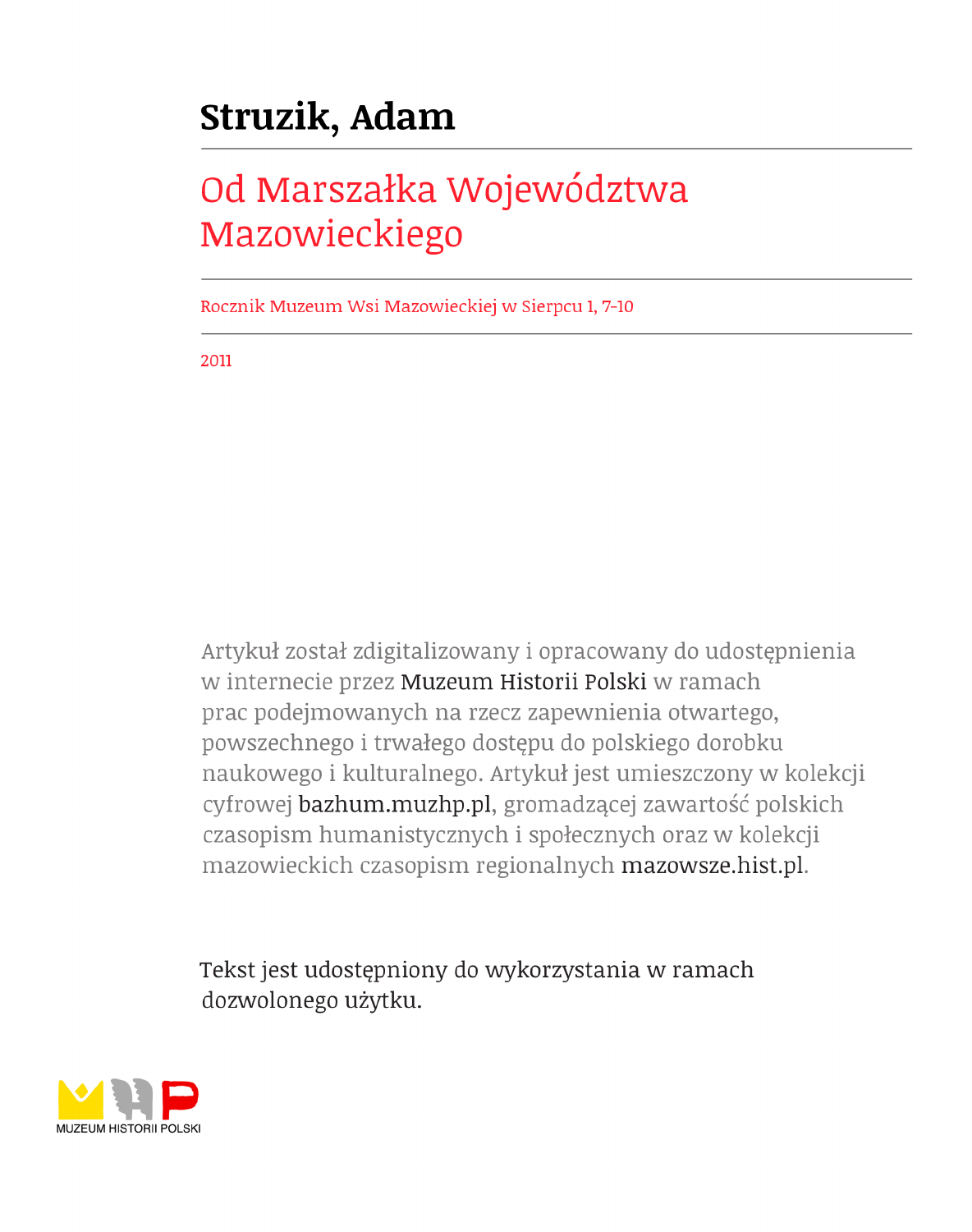

MARSZAŁEK WOJEWÓDZTWA **MAZOWIECKIEGO** ul. Jagiellońska 26, 03-719 Warszawa



Szanowni Państwo,

kultura ludowa jest prawdziwą skarbnicą wiedzy o naszych korzeniach, życiu i mentalności naszych przodków oraz o procesie kształtowania się ich tożsamości regionalnej. Mazowsze może się pochwalić bogatym dziedzictwem związanym z szeroko pojętym folklorem. Niestety, coraz rzadziej spotyka się jego żywe przejawy, dlatego każda inicjatywa mająca na celu pielęgnowanie i promowanie jego piękna oraz wartości jest bardzo cenna i zasługuje na uznanie.

Muzeum Wsi Mazowieckiej w Sierpcu już od 40 lat zajmuje się gromadzeniem i ochroną zabytków kultury ludowej naszego regionu. Ciekawy sposób prezentacji wystaw stałych i czasowych w skansenie pozwala zwiedzającym na odbycie fascynującej podróży w czasie i poznanie różnych aspektów życia dawnych mieszkańców mazowieckiej wsi – ich zajęć codziennych, rozrywek, kultywowanych przez nich tradycji i obrzędów.

Muzeum stale się rozwija, prowadzi ożywioną działalność wystawienniczą, edukacyjną i naukową, przygotowuje dla zwiedzających wciąż nowe atrakcje, jak choćby plenerowe imprezy folklorystyczne, które cieszą się dużą popularnością. Warto wspomnieć, że Muzeum zdobyło prestiżowy tytuł "Mazowieckiej Firmy Roku 2010" w kategorii "działalność kulturalna".

Oddawany w Państwa ręce pierwszy numer "Rocznika Muzeum Wsi Mazowieckiej w Sierpcu" to wymowny dowód prężnej działalności instytucji i jej starań o popularyzowanie rzetelnej wiedzy z zakresu historii i kultury naszego regionu, jak również szeroko rozumianej antropologii, etnologii i folklorystyki. W periodyku publikowane będą artykuły, materiały pokonferencyjne, sprawo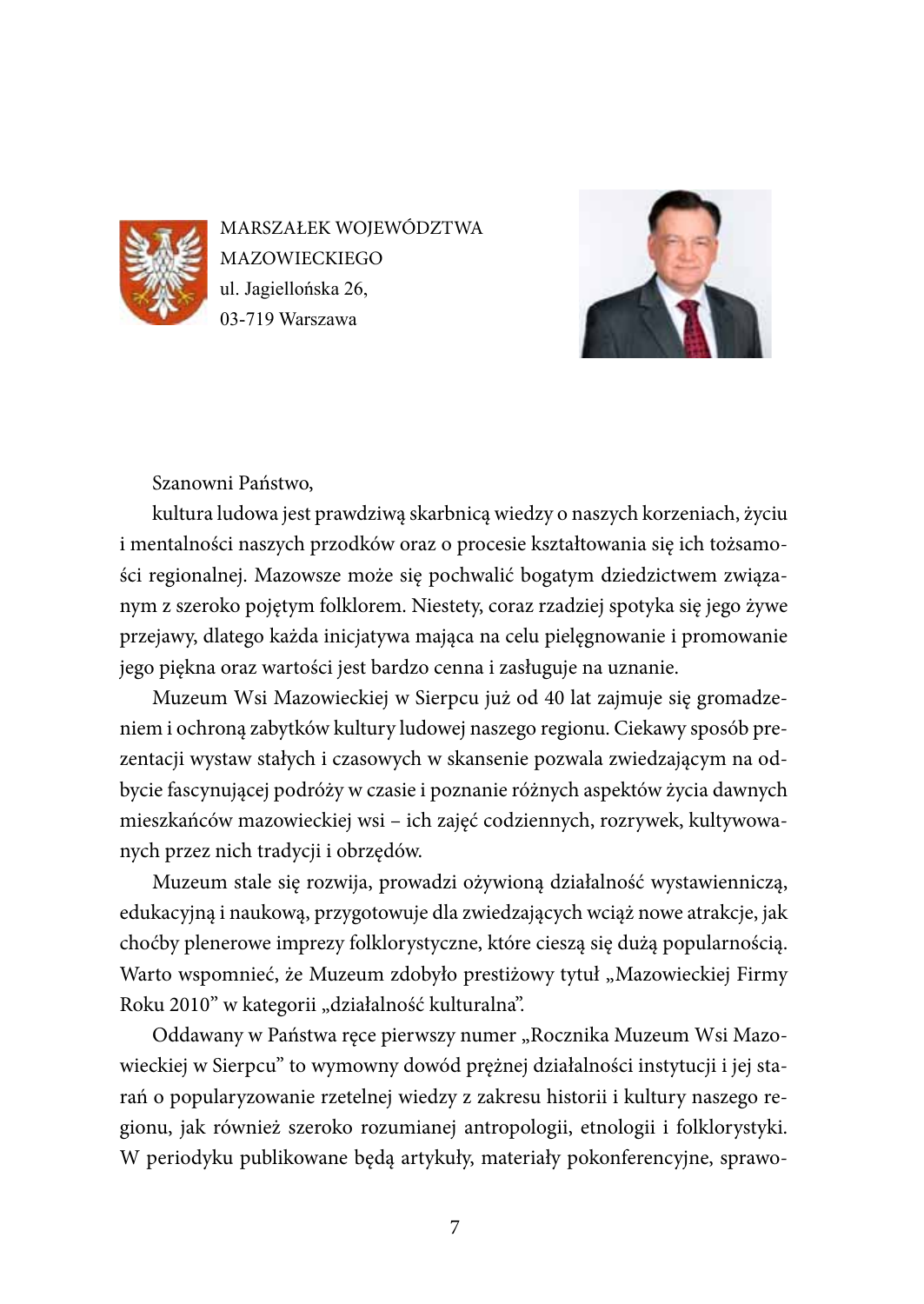zdania z działalności naukowej, oświatowej i kulturalnej Muzeum, a także materiały źródłowe oraz recenzje książek i wystaw muzealnych. Czasopismo ma charakter naukowy. O jego wysoki poziom merytoryczny będzie dbała Rada Naukowa, którą tworzą badacze z najbardziej renomowanych uniwersytetów w kraju i z Polskiej Akademii Nauk.

Serdecznie gratuluję Muzeum tak wspaniałej inicjatywy wydawniczej. Wierzę, że nowy periodyk spotka się z dużym zainteresowaniem środowiska naukowego i muzealniczego z całej Polski, jak również wszystkich miłośników historii, kultury i sztuki, stanie się cennym źródłem informacji i inspiracją do rozpoczęcia nowych prac badawczych.

Gorąco zachęcam Państwa do lektury pierwszego numeru "Rocznika Muzeum Wsi Mazowieckiej w Sierpcu", jak i wszystkich kolejnych.

Adam Struzik

Alm Shown's

Marszałek Województwa Mazowieckiego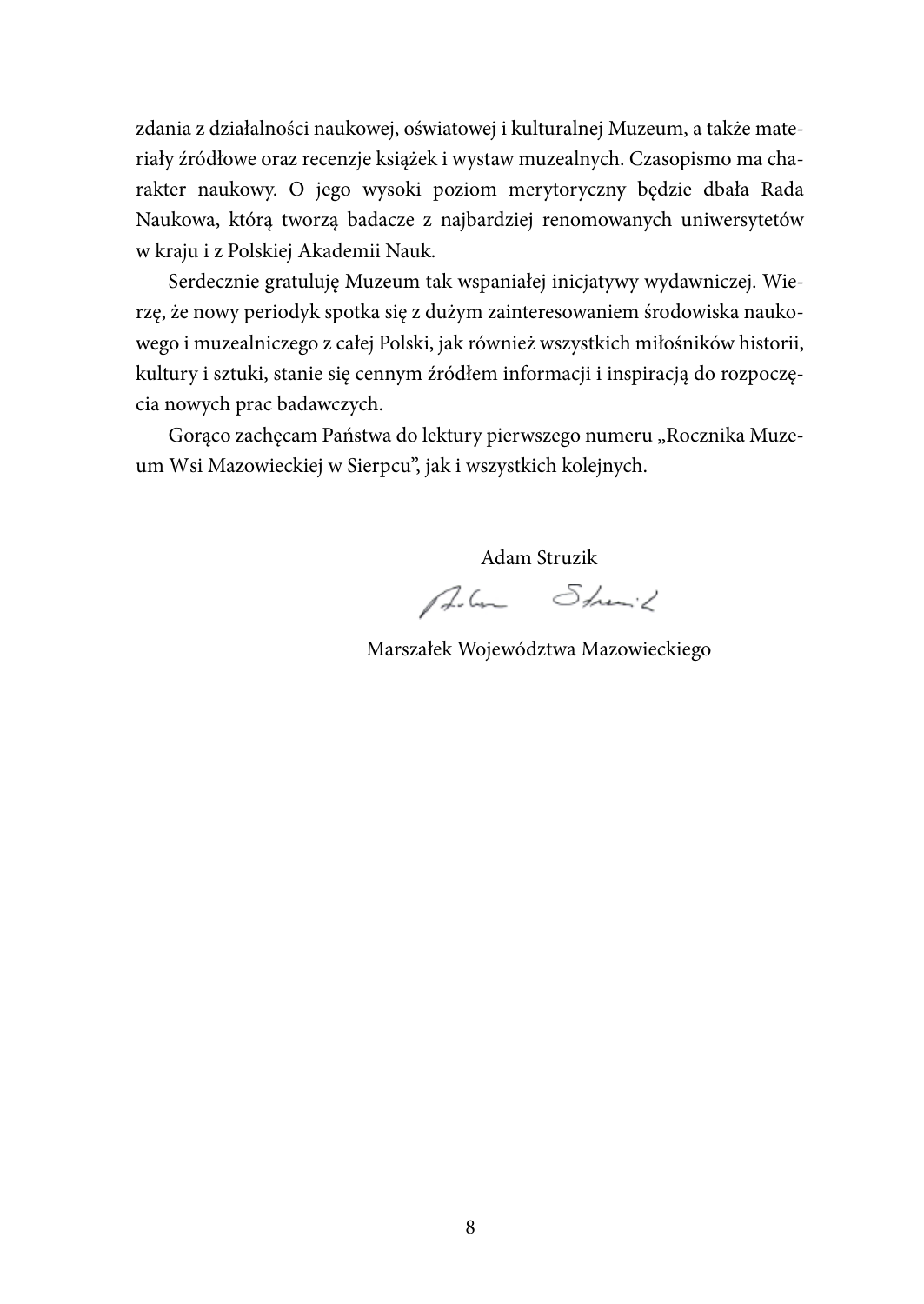

MARSZAŁEK WOJEWÓDZTWA **MAZOWIECKIEGO** ul. Jagiellońska 26, 03-719 Warszawa



Dear Ladies and Gentlemen

Folk culture is a real vault of treasures of the knowledge about our roots, the life and the mentality of our antecessors and also of the process of the formation of their regional identity. Masovia may feel proud of its rich heritage, connected with a widely-understood folklore. Unfortunately, less and less frequently are its living instances being encountered, and, therefore, every initiative aiming at fostering and promoting its beauty and also its values is very valuable and deserves recognition.

For already as many as forty years, the Museum of the Masovian Countryside in Sierpc has been collecting and preserving the monuments of the folk culture of our region. An interesting manner of presentation of permanent and temporary exhibitions makes it possible for the visitors to set out on a fascinating journey in time and become acquainted with the various aspects of the life of the inhabitants of the Masovian countryside in the past – their everyday activities, forms of entertainment and also traditions and rituals cultivated by them.

The Museum develops constantly, conducting a vigorous exhibition-related, educational and scientific activity; it prepares ever new attractions for the visitors, for instance, outdoor folklore events, which enjoy a substantial popularity. It is worth pointing out that the Museum was awarded the prestigious title of the ", Masovian Company of the Year 2010" in the category "cultural activity.

The first issue of the "Annals of the Museum of the Masovian Countryside in Sierpc" which is now being made available to you is the evidence of a vigorous activity of this institution and its attempts to make reliable knowledge in the field